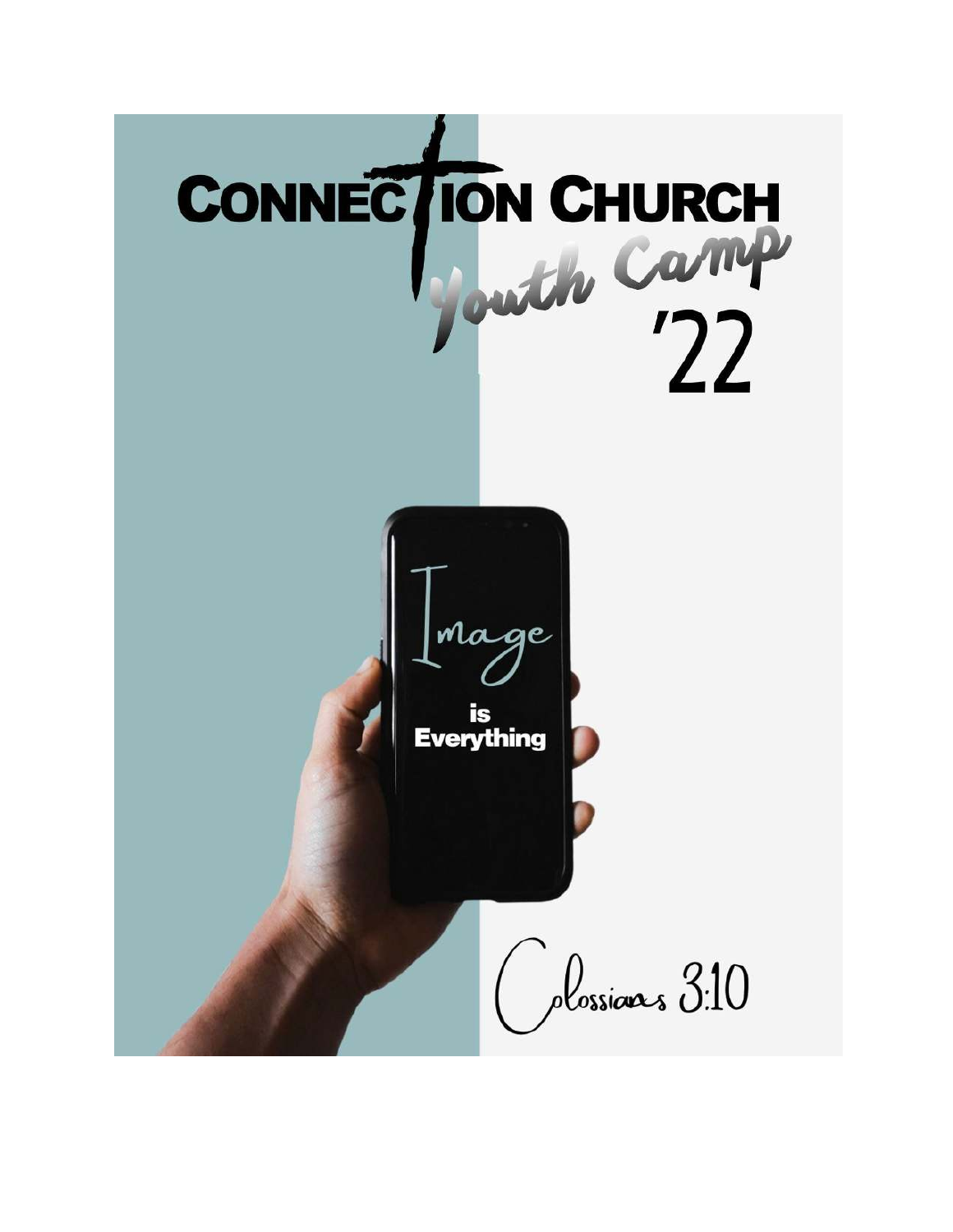- ❖ JULY 11 15, 2022
- ❖ Youth Camp through Connection Church (we are not going to an established, 3<sup>rd</sup> Party Camp like last year).
- ❖ We are going to the Camp Hope Facilities on the Grand Mesa, a full camp similar to the one that burned in Grand Lake, plus a swimming pool!
- ❖ 5 Days & 4 Nights of games, activities, swimming, worship, Bible study and relationship-building.
- ❖ Designed for students entering  $6<sup>th</sup>$  grade 12<sup>th</sup> grade (just graduated).
- ❖ Cost is \$175/ student. Fundraisers and scholarships available.

IF YOU WANT TO GO, TELL PASTOR TRAVIS. HAVE YOUR PARENT OR GUARDIAN FILL OUT THE REGISTRATION FORM AND PAY THE \$50 DEPOSIT.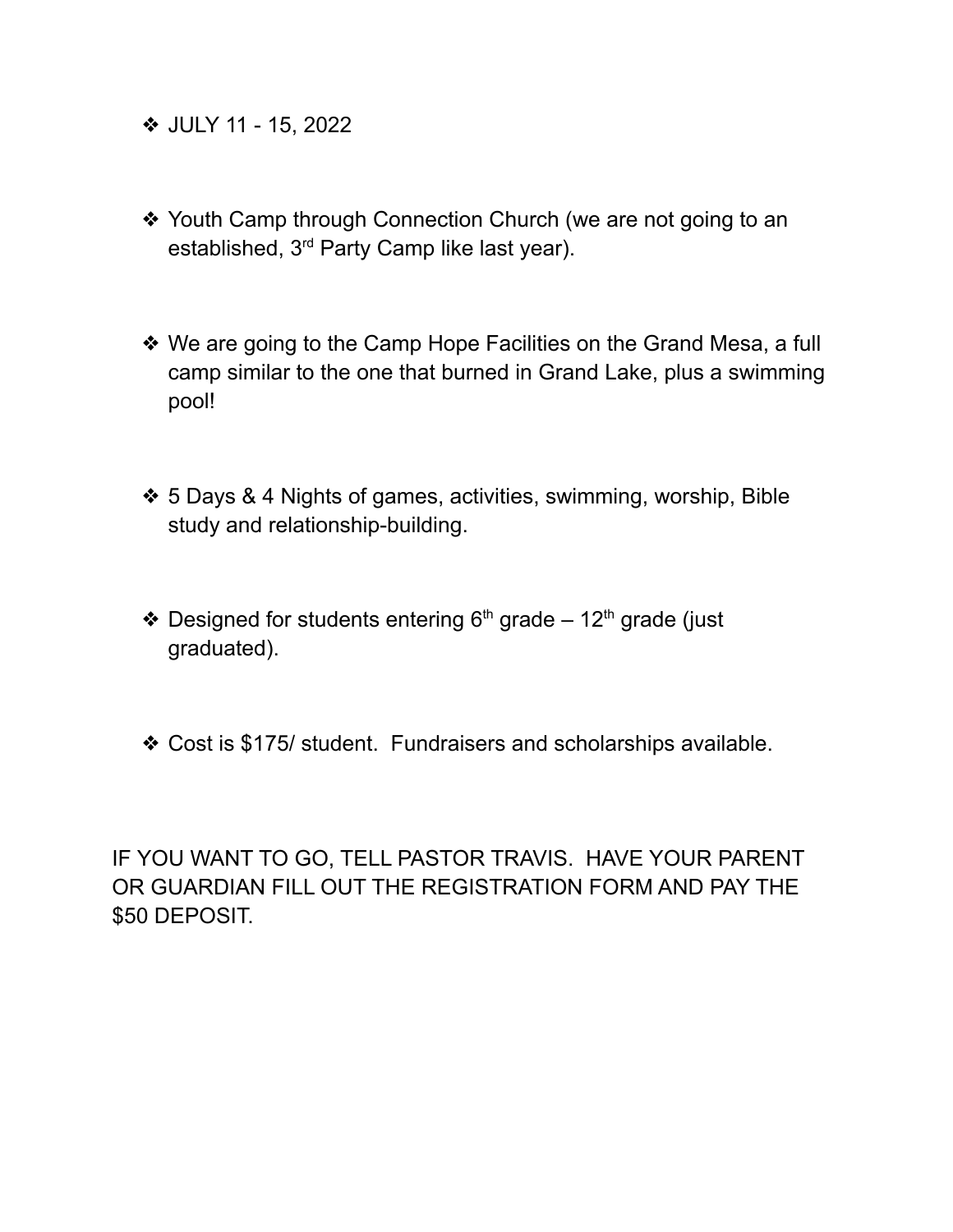## **REGISTRATION**

| PARENT/GUARDIANS AND ARREST AND A CONTROL AND A CONTROL CONTROL AND A CONTROL CONTROL CONTROL CONTROL CONTROL CONTROL CONTROL CONTROL CONTROL CONTROL CONTROL CONTROL CONTROL CONTROL CONTROL CONTROL CONTROL CONTROL CONTROL |  |
|-------------------------------------------------------------------------------------------------------------------------------------------------------------------------------------------------------------------------------|--|
|                                                                                                                                                                                                                               |  |
|                                                                                                                                                                                                                               |  |
| ,我们也不能在这里的时候,我们也不能在这里的时候,我们也不能会不能会不能会不能会不能会不能会不能会不能会不能会不能会。<br>第2012章 我们的时候,我们的时候,我们的时候,我们的时候,我们的时候,我们的时候,我们的时候,我们的时候,我们的时候,我们的时候,我们的时候,我们的时候,我                                                                               |  |
| AGE/GRADE ENTERING__________________                                                                                                                                                                                          |  |
|                                                                                                                                                                                                                               |  |
|                                                                                                                                                                                                                               |  |
| ,我们也不能会有什么。""我们的人,我们也不能会有什么?""我们的人,我们也不能会有什么?""我们的人,我们也不能会有什么?""我们的人,我们也不能会有什么?""                                                                                                                                             |  |
|                                                                                                                                                                                                                               |  |

STUDENT MAY NOT CARRY MEDICATION WITHOUT AUTHORIZATION. PLEASE LIST MEDICATIONS AND DOSAGE OF ANY MEDICATIONS OUR CAMP NURSE NEEDS TO ADMINISTER. IF YOUR STUDENT NEEDS TO CARRY SOMETHING SUCH AS AN INHALER OR EPI-PEN, LIST IT AS WELL

## **RELEASE**

As parent/legal guardian of this minor, I authorize treatment of my child by a medical professional in the case of an emergency.

Permission is also granted to the staff and volunteers of Connection Church to provide emergency care to my child as needed.

Further, I agree not to hold liable Connection Church, Camp Hope, or any of their representatives for any injury or illness my child may suffer during this camp. SIGNATURE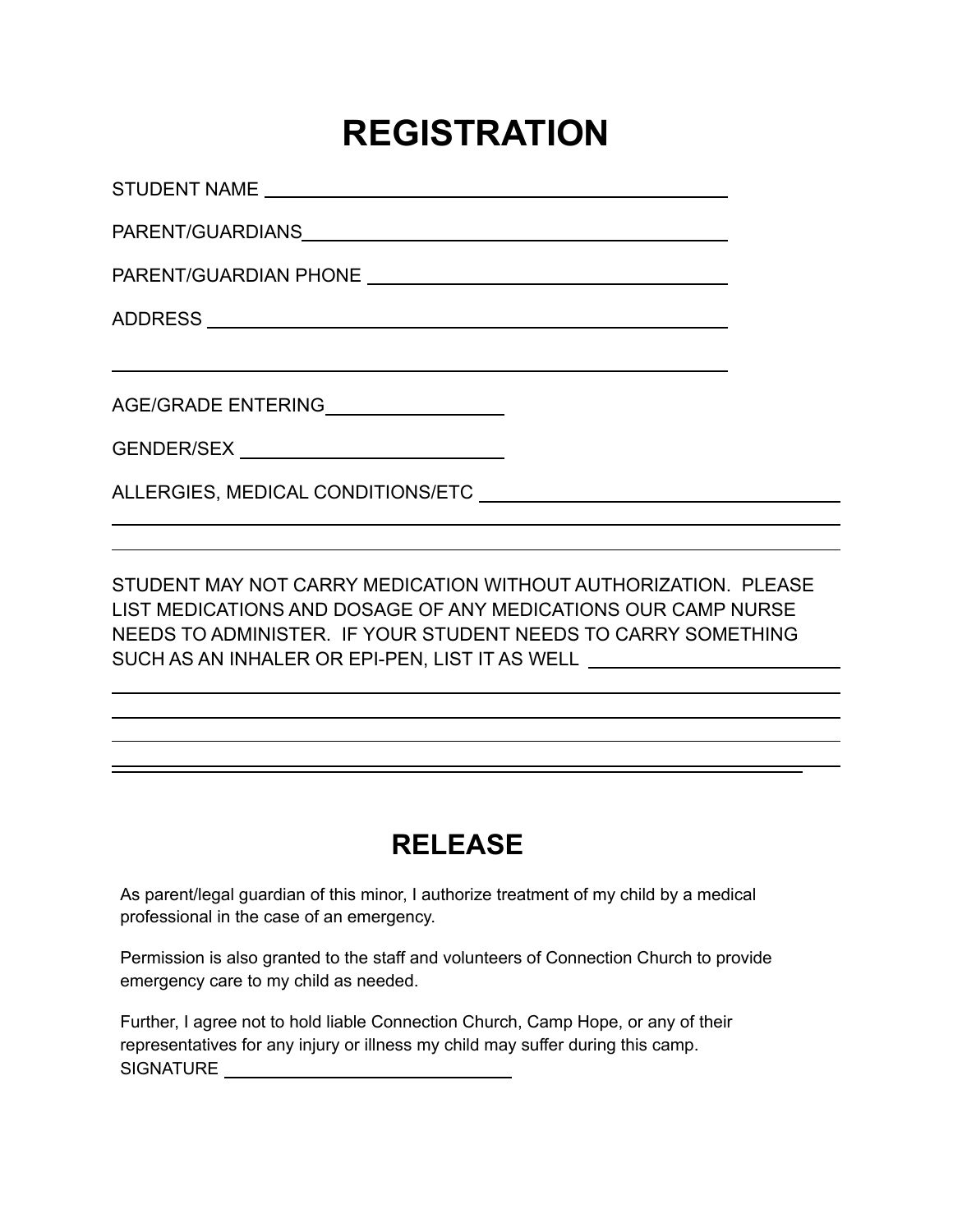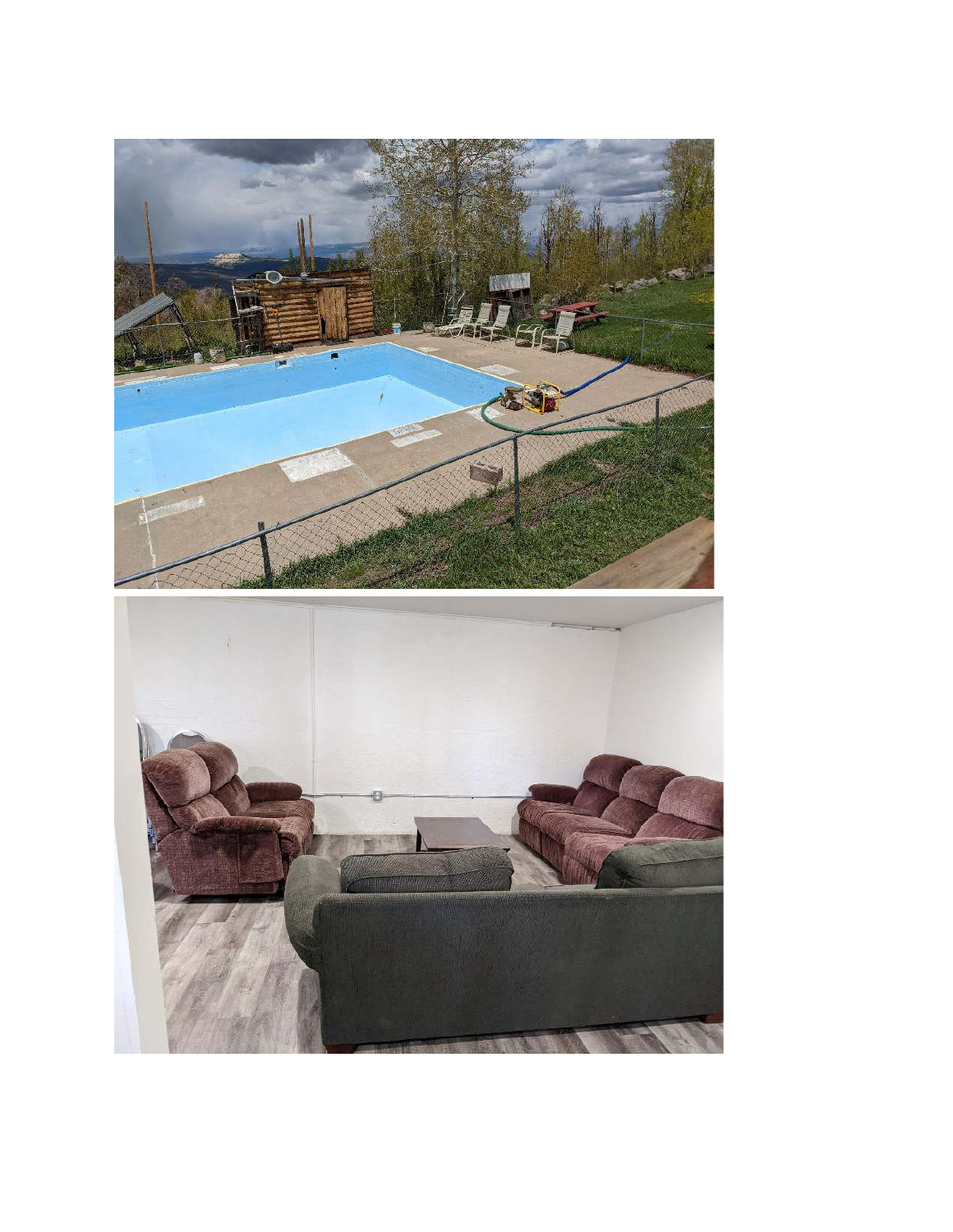